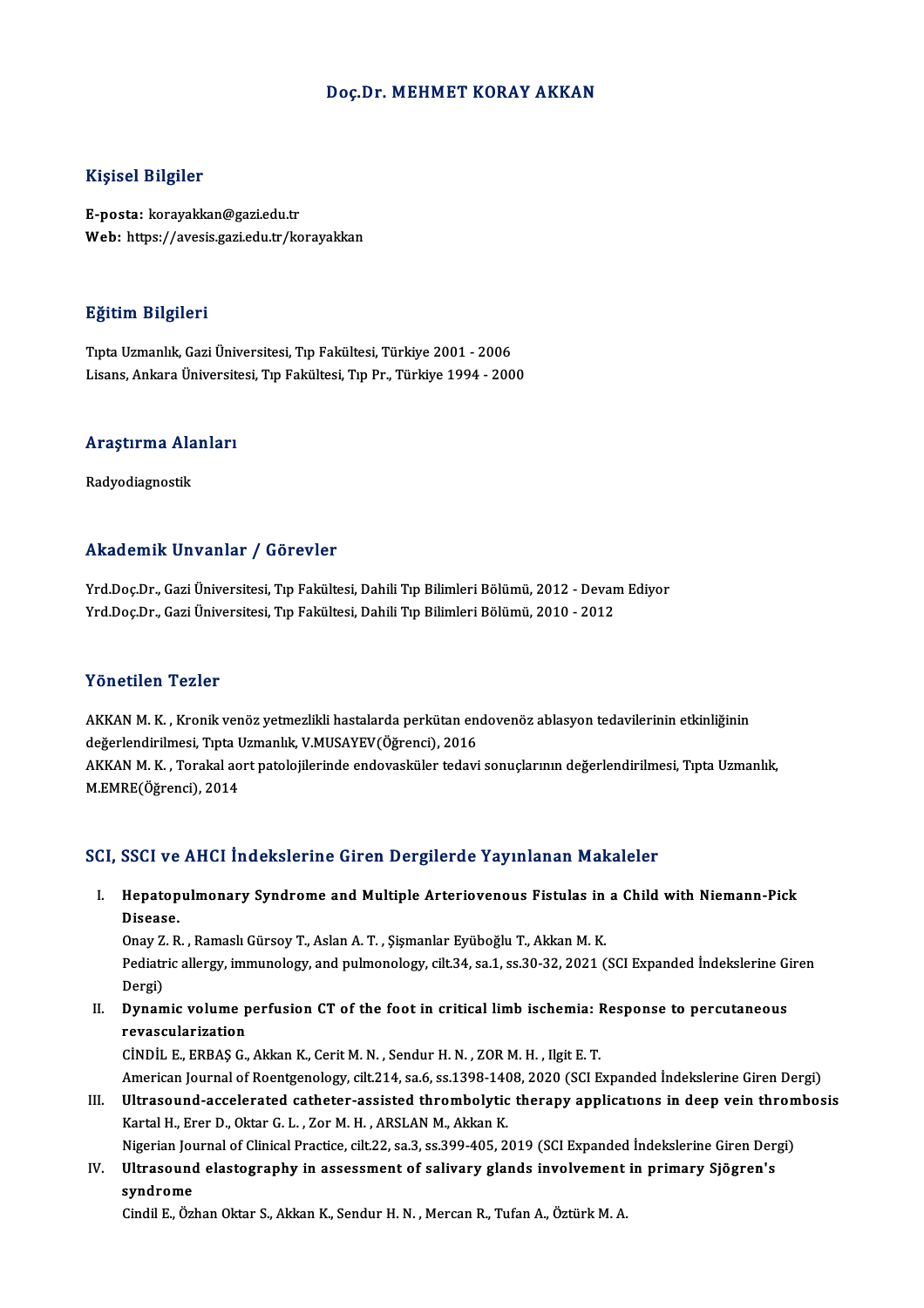Clinical Imaging, cilt.50, ss.229-234, 2018 (SCI Expanded İndekslerine Giren Dergi)<br>Endovesevler Treatment for Near Qaslusian of the Internal Canatid Arter

- V. Endovascular Treatment for Near Occlusion of the Internal Carotid Artery: 30-Day Outcome and Clinical Imaging, cilt.50, ss<br>Endovascular Treatme<br>Long-Term Follow-Up<br>Aldran K. Hait E.T. Opal I AkkanK., IlgitE.T. ,OnalB.,CİNDİL E.,SolakE.P. ,Oncu F.,GeylanD.E. Long-Term Follow-Up<br>Akkan K., Ilgit E. T. , Onal B., CİNDİL E., Solak E. P. , Oncu F., Geylan D. E.<br>Clinical Neuroradiology, cilt.28, sa.2, ss.245-252, 2018 (SCI Expanded İndekslerine Giren Dergi)<br>Endovascular treatment of Akkan K., Ilgit E. T. , Onal B., CINDIL E., Solak E. P. , Oncu F., Geylan D. E.<br>Clinical Neuroradiology, cilt.28, sa.2, ss.245-252, 2018 (SCI Expanded Indekslerine Giren Dergi)<br>VI. Endovascular treatment of intracranial an
- Clinical Neuroradiology, cilt.28, sa.2, ss.245-252, 2018 (SC)<br>Endovascular treatment of intracranial anterior circentre experience with mid- and long-term results<br>Valtinik Bilgin E. Opal B. Emmer H. Akkap K. Heit E.T., Bil Endovascular treatment of intracranial anterior circulation aneurysms with fl<br>centre experience with mid- and long-term results<br>Yaltirik Bilgin E., Onal B., Emmez H., Akkan K., Ilgit E. T. , Bilgin E., CİNDİL E., BÖRCEK A. centre experience with mid- and long-term results<br>Yaltirik Bilgin E., Onal B., Emmez H., Akkan K., Ilgit E. T. , Bilgin E., CİNDİL E., BÖRCEK A. Ö.<br>Turkish Neurosurgery, cilt.28, sa.4, ss.550-556, 2018 (SCI Expanded İndeks Yaltirik Bilgin E., Onal B., Emmez H., Akkan K., Ilgit E. T. , Bilgin E., CİNDİL E., BÖRCEK A. Ö.<br>Turkish Neurosurgery, cilt.28, sa.4, ss.550-556, 2018 (SCI Expanded İndekslerine Giren Dergi)<br>VII. The New Double-Layer Micr
- Turkish Neurosurgery, cilt.28, sa.4, ss.550-556, 2018 (SCI Expanded Indeksle<br>The New Double-Layer Micromesh Stent (Roadsaver®): Use in End<br>Supraaortic and Visceral Artery Aneurysms and Pseudoaneurysms<br>Akkan K. Hgit E.T., K The New Double-Layer Micromesh Stent (Roadsaver®): Use in Endovas<br>Supraaortic and Visceral Artery Aneurysms and Pseudoaneurysms<br>Akkan K., Ilgit E. T. , Karaman K., Onal B., Dokdok M., Ersoz E., ÖZER A., NAZLIEL B.<br>CardiaVa Supraaortic and Visceral Artery Aneurysms and Pseudoaneurysms<br>Akkan K., Ilgit E. T. , Karaman K., Onal B., Dokdok M., Ersoz E., ÖZER A., NAZLIEL B.<br>CardioVascular and Interventional Radiology, cilt.40, sa.9, ss.1338-1343, Akkan<br>Cardio<br>Dergi)<br>The ex CardioVascular and Interventional Radiology, cilt.40, sa.9, ss.1338-1343, 2017 (SCI Expanded Indekslerine Giren<br>Dergi)<br>VIII. The evaluation of the feasibility of carotid sparing intensity modulated radiation therapy techni
- Dergi)<br>The evaluation of the feasibility of car<br>for comprehensive breast irradiation<br>EPPOLATÖ B. AKMANSUM CATUDING The evaluation of the feasibility of carotid sparing inten<br>for comprehensive breast irradiation<br>ERPOLAT Ö. P., AKMANSU M., ÇATLI DİNÇ S., Akkan K., BORA H.<br>Physics Medice silt 26, sa 60, 65, 2017 (SCL Eunanded İndelseleri for comprehensive breast irradiation<br>ERPOLAT Ö. P. , AKMANSU M., ÇATLI DİNÇ S., Akkan K., BORA H.<br>Physica Medica, cilt.36, ss.60-65, 2017 (SCI Expanded İndekslerine Giren Dergi)

ERPOLAT Ö. P. , AKMANSU M., ÇATLI DİNÇ S., Akkan K., BORA H.<br>Physica Medica, cilt.36, ss.60-65, 2017 (SCI Expanded İndekslerine Giren Dergi)<br>IX. Successful embolization in childhood hemoptysis due to abnormal systemic arte Physica Medica, cilt.36, ss.60-65, 2017<br>Successful embolization in childh<br>lung and review of the literature<br>Sigmonlar Evikoğlu T. Aslan A.T. Ak Successful embolization in childhood hemoptysis due to abnor<br>lung and review of the literature<br>Şişmanlar Eyüboğlu T., Aslan A. T. , Akkan K., Cindil E., Onal B., Ozcan B.<br>Clinical Bespiratory Journal, silt 10, sa 6, sa 693 lung and review of the literature<br>Şişmanlar Eyüboğlu T., Aslan A. T. , Akkan K., Cindil E., Onal B., Ozcan B.<br>Clinical Respiratory Journal, cilt.10, sa.6, ss.693-697, 2016 (SCI Expanded İndekslerine Giren Dergi)

- Sismanlar Eyüboğlu T., Aslan A. T. , Akkan K., Cindil E., Onal B., Ozcan B.<br>Clinical Respiratory Journal, cilt.10, sa.6, ss.693-697, 2016 (SCI Expanded İndekslerine Gir<br>X. Juvenile Nasopharyngeal Angiofibroma: Magnetic Res Clinical Respiratory Journal, cilt.10, sa.6, ss.693-697, 2016 (SCI Expanded Indekslerine Giren De<br>Juvenile Nasopharyngeal Angiofibroma: Magnetic Resonance Imaging Findings.<br>Alimli A. G. , UÇAR M., Oztunali C., Akkan K., Bo Juvenile Nasopharyngeal Angiofibroma: Magnetic Resonance Imaging Findings.<br>Alimli A. G. , UÇAR M., Oztunali C., Akkan K., Boyunaga O., Damar C., Derinkuyu B. E. , TOKGÖZ N.<br>Journal of the Belgian Society of Radiology, cilt Alimli A. G. , UÇAR M., Oztunali C., Akkan K., Boyunaga O., Damar C., Derinkuyu B. E. , TOKGÖZ N.<br>Journal of the Belgian Society of Radiology, cilt.100, sa.1, ss.63, 2016 (SCI Expanded Indekslerin<br>XI. Unfused or twig-like
- Journal of the Belgian Society of Radiology, cilt.100, sa.1,<br>Unfused or twig-like middle cerebral artery<br>Akkan K., UÇAR M., Kilic K., ÇELTİKÇİ E., Ilgit E. T. , Onal B.<br>EUROPEAN JOURNAL OF RADJOLOCY, silt 84, sa.10, ss.30. EUROPEAN JOURNAL OF RADIOLOGY, cilt.84, sa.10, ss.2013-2018, 2015 (SCI İndekslerine Giren Dergi) Akkan K., UÇAR M., Kilic K., ÇELTİKÇİ E., Ilgit E. T. , Onal B.<br>EUROPEAN JOURNAL OF RADIOLOGY, cilt.84, sa.10, ss.2013-2018, 2015 (SCI İndekslerine Giren Dergi<br>XII. An unusual cause of acute abdomen in an adolescent with c
- EUROPEAN JOURNAL OF RADIOLOGY, cilt.84, sa.10, ss.2013-2018, 2015 (SCI İndeksl<br>An unusual cause of acute abdomen in an adolescent with concurrent dise<br>Kandur Y., BAKKALOĞLU EZGÜ S. A. , IŞIK GÖNÜL İ., Yenicesu I., Akkan K. An unusual cause of acute abdomen in an adolescent with concurrent disease: Que<br>Kandur Y., BAKKALOĞLU EZGÜ S. A. , IŞIK GÖNÜL İ., Yenicesu I., Akkan K., DALGIÇ B.<br>Pediatric Nephrology, cilt.30, sa.3, ss.433-434, 2015 (SCI Kandur Y., BAKKALOĞLU EZGÜ S. A. , IŞIK GÖNÜL İ., Yenicesu I., Akkan K., DALGIÇ B.<br>Pediatric Nephrology, cilt.30, sa.3, ss.433-434, 2015 (SCI Expanded İndekslerine Giren Dergi)<br>XIII. Assessment of 3D T2-weighted high-sampl
- Pediatric Nephrology, cilt.30, sa.3, ss.433-434, 2015 (SCI Expanded Indekslerine<br>Assessment of 3D T2-weighted high-sampling-efficiency technique (SP<br>cerebellar tonsillar motion: new useful sign for Chiari I malformation<br>UC Assessment of 3D T2-weighted high-sampling-efficiency technique (SPACE)<br>cerebellar tonsillar motion: new useful sign for Chiari I malformation<br>UÇAR M., TOKGÖZ N., Koc A. M., Kilic K., BÖRCEK A. Ö., ÖNER A. Y., Kalkan G., A cerebellar tonsillar motion: new useful sign for Chiari I malformation<br>UCAR M., TOKGÖZ N., Koc A. M., Kilic K., BÖRCEK A. Ö., ÖNER A. Y., Kalkan G., Akkan K. CLINICAL IMAGING, cilt.39, sa.1, ss.42-50, 2015 (SCI Indekslerine Giren Dergi)
- XIV. Bilateral occipital arteries of internal carotid origin: Report of a case and review of the literature Cetin N., Akkan K., UCAR M., Onal B., Ilgit E. T. Bilateral occipital arteries of internal carotid origin: Report of a case and review of the literature<br>Cetin N., Akkan K., UÇAR M., Onal B., Ilgit E. T.<br>Journal of the Belgian Society of Radiology, cilt.99, sa.1, ss.69-71, Cetin N., Akkan K., UÇAR M., Onal B., Ilgit E. T.<br>Journal of the Belgian Society of Radiology, cilt.99, sa.1, ss.69-71, 2015 (SCI Expanded Indekslerine Girer<br>XV. Evaluation of Aqueductal Patency in Patients with Hydroc
- Journal of the Belgian Society of Radiology, cilt.99, sa.1, ss.69-71, 2015 (SCI Expanded Indekslerine Giren<br>Evaluation of Aqueductal Patency in Patients with Hydrocephalus: Three-Dimensional High-<br>Sampling-Efficiency Techn XV. Evaluation of Aqueductal Patency in Patients with Hydrocephalus: Three-Dimensional High-<br>Sampling-Efficiency Technique (SPACE) versus Two-Dimensional Turbo Spin Echo at 3 Tesla<br>UÇAR M., Guryildirim M., TOKGÖZ N., Kilic Sampling-Efficiency Technique (SPACE) versus Two-Dimensional Turbo Spin Echo at<br>UÇAR M., Guryildirim M., TOKGÖZ N., Kilic K., BÖRCEK A. Ö. , Oner Y., Akkan K., Tali T.<br>KOREAN JOURNAL OF RADIOLOGY, cilt.15, sa.6, ss.827-835 UÇAR M., Guryildirim M., TOKGÖZ N., Kilic K., BÖRCEK A. Ö. , Oner Y., Akkan K., Tali T.<br>KOREAN JOURNAL OF RADIOLOGY, cilt.15, sa.6, ss.827-835, 2014 (SCI İndekslerine Giren Dergi)<br>XVI. Misplaced central venous catheter in
- KOREAN JOURNAL OF RADIOLOGY, cilt.15, sa.6<br>Misplaced central venous catheter in the<br>hemorrhage during catheter withdrawal<br>Aldra K. Giadil E. Kilie K. Heit E.T. Opel B. E. Misplaced central venous catheter in the verte<br>hemorrhage during catheter withdrawal<br>Akkan K., Cindil E., Kilic K., Ilgit E. T. , Onal B., Erbaş G.<br>JOUPMAL OF VASCULAR ACCESS silt 15, 30 5, 30,419 hemorrhage during catheter withdrawal<br>Akkan K., Cindil E., Kilic K., Ilgit E. T. , Onal B., Erbaş G.<br>JOURNAL OF VASCULAR ACCESS, cilt.15, sa.5, ss.418-423, 2014 (SCI İndekslerine Giren Dergi)<br>Determination of lowest possib Akkan K., Cindil E., Kilic K., Ilgit E. T. , Onal B., Erbaş G.<br>JOURNAL OF VASCULAR ACCESS, cilt.15, sa.5, ss.418-423, 2014 (SCI İndekslerine Giren Dergi)<br>XVII. Determination of lowest possible contrast volume in comput
- **JOURNAL OF VASCULAR ACCESS, cilt.<br>Determination of lowest possible<br>by using pulmonary transit time** Determination of lowest possible contrast volume in com<br>by using pulmonary transit time<br>Kilic K., ERBAŞ G., UÇAR M., Akkan K., TOKGÖZ N., ARAÇ M., Isik S.<br>JARANESE JOURNAL OF PADJOLOCY silt 22.82.2590.97.2014 by using pulmonary transit time<br>Kilic K., ERBAŞ G., UÇAR M., Akkan K., TOKGÖZ N., ARAÇ M., Isik S.<br>JAPANESE JOURNAL OF RADIOLOGY, cilt.32, sa.2, ss.90-97, 2014 (SCI İndekslerine Giren Dergi)
- 
- XVIII. Gamma knife radiosurgery for arteriovenous malformations in pediatric patients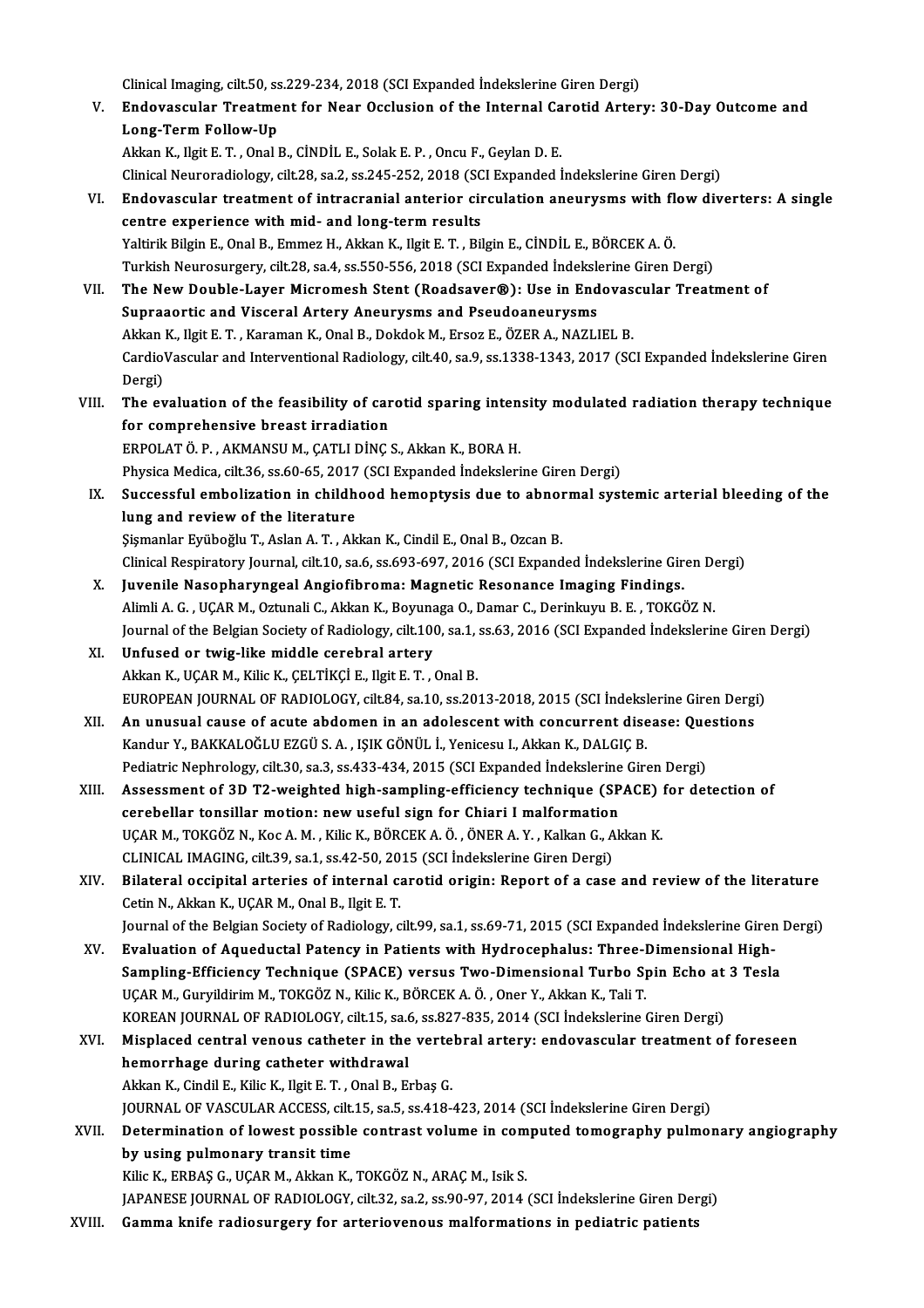BÖRCEK A. Ö. , Emmez H., Akkan K. M. , Ocal O., KURT G., AYKOL Ş., Karahaciogli E., Baykaner K. M.<br>Child'e Newwy System, silt 30, sa 9, sa 1485-1493-2014 (SCI Evnanded indekslerine Ciren Dergi BÖRCEK A. Ö. , Emmez H., Akkan K. M. , Ocal O., KURT G., AYKOL Ş., Karahaciogli E., Baykaner K. M.<br>Child's Nervous System, cilt.30, sa.9, ss.1485-1492, 2014 (SCI Expanded İndekslerine Giren Dergi)<br>Round Jissment verisesiti BÖRCEK A. Ö. , Emmez H., Akkan K. M. , Ocal O., KURT G., AYKOL Ş., Karahaciogli E., Baykaner K. M.<br>Child's Nervous System, cilt.30, sa.9, ss.1485-1492, 2014 (SCI Expanded Indekslerine Giren Dergi)<br>XIX. Round ligament v

- Child's Nervous System, cilt.30, sa.9, ss.1485-1492, 2014 (SCI Expanded Indekslerine Giren Dergi)<br>Round ligament varicosities mimicking inguinal hernias in pregnancy: importance of color Doppler<br>sonography
	- UZUN M., Akkan K., Coskun B.

DIAGNOSTIC AND INTERVENTIONAL RADIOLOGY, cilt.16, sa.2, ss.150-152, 2010 (SCI İndekslerine Giren Dergi)

- UZUN M., Akkan K., Coskun B.<br>DIAGNOSTIC AND INTERVENTIONAL RADIOLOGY, cilt.16, sa.2, ss.150-152, 2010 (SCI Indeks<br>XX. Innominate steal phenomenon: Color and spectral Doppler sonographic findings<br>UZUN M. Baggior S. Akkan K. DIAGNOSTIC AND INTERVENTIONAL RADIOLOGY, cilt.16, sa.2, ss.15<br>Innominate steal phenomenon: Color and spectral Doppler<br>UZUN M., Bagcier S., Akkan K., Uzun F., Karaosmanoglu D., Bursali A.<br>JOUPNAL OF ULTPASOUND IN MEDICINE s UZUN M., Bagcier S., Akkan K., Uzun F., Karaosmanoglu D., Bursali A.<br>JOURNAL OF ULTRASOUND IN MEDICINE, cilt.27, sa.10, ss.1537-1538, 2008 (SCI İndekslerine Giren Dergi) UZUN M., Bagcier S., Akkan K., Uzun F., Karaosmanoglu D., Bursali A.<br>JOURNAL OF ULTRASOUND IN MEDICINE, cilt.27, sa.10, ss.1537-1538, 2008 (SCI İndekslerine Giren Dergi)<br>XXI. Blood-flow volume quantification in internal ca
- JOURNAL OF ULTRASOUND IN MEDICINE, cilt.27, sa.10, ss.1537-1538, 200<br>Blood-flow volume quantification in internal carotid and vertebra<br>different ultrasound techniques with phase-contrast MR imaging<br>Oltar S. Yusel G. Karasa Blood-flow volume quantification in internal carotid and vertebral<br>different ultrasound techniques with phase-contrast MR imaging<br>Oktar S., Yucel C., Karaosmanoglu D., Akkan K., Ozdemir H., Tokgoz N., Tali T.<br>American Jour different ultrasound techniques with phase-contrast MR imaging<br>Oktar S., Yucel C., Karaosmanoglu D., Akkan K., Ozdemir H., Tokgoz N., Tali T.<br>American Journal of Neuroradiology, cilt.27, sa.2, ss.363-369, 2006 (SCI Expande Oktar S., Yucel C., Karaosmanoglu D., Akkan K., Ozdemir H., Tokgoz N., Tali T.<br>American Journal of Neuroradiology, cilt.27, sa.2, ss.363-369, 2006 (SCI Expanded<br>XXII. Endovascular treatment of peripheral vascular lesions w
- American Journal of Neuroradiology, cilt.27, sa.2, ss.363-3<br>**Endovascular treatment of peripheral vascular lesi**<br>Önal B., ILGIT E. T. , Koşar Ş., Akkan K., Gümüş T., AKPEK S.<br>Disgrestie and Interventional Bedielegy, silt 1 Önal B., ILGIT E. T. , Koşar Ş., Akkan K., Gümüş T., AKPEK S.<br>Diagnostic and Interventional Radiology, cilt.11, sa.3, ss.170-174, 2005 (SCI Expanded İndekslerine Giren Dergi)

#### Diğer Dergilerde Yayınlanan Makaleler

- Iğer Dergilerde Yayınlanan Makaleler<br>I. Travmatik torasik aort rüptüründe acil torasik endovasküler aort tamiri hayat kurtarıcı olabilir<br>ÖZEP A. KUJC V. MARDİN R. AKKAN M.K. ZOR M.H Tə əsi gildi də Tay imanan Frandrotesi<br>Travmatik torasik aort rüptüründe acil torasik e<br>ÖZER A., KILIÇ Y., MARDİN B., AKKAN M. K. , ZOR M. H. Travmatik torasik aort rüptüründe acil torasik endovasküler aort tamiri hayat ku<br>ÖZER A., KILIÇ Y., MARDİN B., AKKAN M. K. , ZOR M. H.<br>damar cerrahisi dergisi, cilt.27, sa.2, ss.102-105, 2018 (Diğer Kurumların Hakemli Derg ÖZER A., KILIÇ Y., MARDİN B., AKKAN M. K. , ZOR M. H.<br>damar cerrahisi dergisi, cilt.27, sa.2, ss.102-105, 2018 (Diğer Kurumların Hakemli Dergileri)<br>II. Isolated abducens palsy of advanced age: a rare presentation of du
- damar cerrah<br>Isolated abd<br>case report<br><sup>Vilmaz D.</sup> Cu case report<br>Yilmaz D., Gurses A., Akkan K., Oner Y., Ilgit E. T. , Onal B., NAZLIEL B.

PAN AFRICAN MEDICAL JOURNAL, cilt.29, 2018 (ESCI İndekslerine Giren Dergi)

- III. Endovascular stentgraft treatment of abdominal aortic aneurysm in Behçet's diseases: Case report PAN AFRICAN MEDICAL JOURNAL, cilt.29, 2018 (ESCI İndekslerine Giren Dergi)<br>Endovascular stentgraft treatment of abdominal aortic aneurysm in Behçet's diseases: Case rep<br>Behçet Hastaliği'na Bağli Abdominal Aort Anevrizmasin Aksoy G., ADIŞEN E., Önal B., AKKAN M. K., Gürer M. A. Behçet Hastaliği'na Bağli Abdominal Aort Anevrizmasinin Endovasküler Stent-Greft ile<br>Aksoy G., ADIŞEN E., Önal B., AKKAN M. K. , Gürer M. A.<br>Turkiye Klinikleri Dermatoloji, cilt.26, sa.3, ss.155-159, 2016 (Diğer Kurumların Turkiye Klinikleri Dermatoloji, cilt.26, sa.3, ss.155-159, 2016 (Diğer Kurumların Hakemli Dergileri)
- IV. Endovascular therapy of isolated internal iliac artery aneurysm Medical Science and Discovery, cilt.3, sa.8, ss.318, 2016 (Diğer Kurumların Hakemli Dergileri) ÖZER A., KILIÇ Y., MARDİN B., AKKAN M. K. , OKTAR G. L.<br>Medical Science and Discovery, cilt.3, sa.8, ss.318, 2016 (Diğer Kurumların Hakemli Dergileri)<br>V. The hybrid treatment of ascending, arcus and descending aortic a
- Medical Science and Discovery, cilt.3, sa.8, ss.318, 20<br>The hybrid treatment of ascending, arcus and<br>desendan aorta anevrizmasinin hibrit tedavisi<br>ÖZEP A, ZOP M, H., OKTAP C, L., Domirtas H., Aldran The hybrid treatment of ascending, arcus and des<br>desendan aorta anevrizmasinin hibrit tedavisi<br>ÖZER A., ZOR M. H. , OKTAR G. L. , Demirtaş H., Akkan K.<br>Cari Medical Journal silt 25, sa 2, sa 70, 72, 2014 (ESCL) desendan aorta anevrizmasinin hibrit tedavisi<br>ÖZER A., ZOR M. H. , OKTAR G. L. , Demirtaş H., Akkan K.<br>Gazi Medical Journal, cilt.25, sa.2, ss.70-72, 2014 (ESCI İndekslerine Giren Dergi)
- VI. Asendan arkus ve desenden aort anevrizmasının hibrit tedavisi Gazi Medical Journal, cilt.25, sa.2, ss.70-72, 2014 (ESCI İndeks<br>Asendan arkus ve desenden aort anevrizmasının hibri<br>ÖZER A., ZOR M. H. , OKTAR G. L. , DEMİRTAŞ H., AKKAN M. K.<br>sari medical journal 2014 (Dižer Kurumların H Asendan arkus ve desenden aort anevrizmasının hibrit te<br>ÖZER A., ZOR M. H. , OKTAR G. L. , DEMİRTAŞ H., AKKAN M. K.<br>gazi medical journal, 2014 (Diğer Kurumların Hakemli Dergileri)<br>Tunnaled bemedialyeis estheters plaeed via
- ÖZER A., ZOR M. H. , OKTAR G. L. , DEMİRTAŞ H., AKKAN M. K.<br>gazi medical journal, 2014 (Diğer Kurumların Hakemli Dergileri)<br>VII. Tunneled hemodialysis catheters placed via the internal jugular vein under the guidance o gazi medical journal, 2014 (Diğer Kurumların Hakemli Dergileri)<br>Tunneled hemodialysis catheters placed via the internal jugular vein under the guidance of<br>ultrasonography and fluoroscopy: A review of 152 cases Tünelli hemo Tunneled hemodialysis catheters placed via the internal jugular vein under the guidance of<br>ultrasonography and fluoroscopy: A review of 152 cases Tünelli hemodiyaliz kateterlerinin<br>girişimsel radyolojik yöntemle ultrasonog ultrasonography and fluoro<br>girişimsel radyolojik yönten<br>Olgunun değerlendiri lmesi<br>Önel B. Akkan K. ONARAN M. L girişimsel radyolojik yöntemle ultrasonografi ve flo<br>Olgunun değerlendiri Imesi<br>Önal B., Akkan K., ONARAN M., Eksert F., ILGIT E. T. , Sert Ş.<br>Ceri Medisel Journal silt 16, so 1, so 33, 35, 3005 (Dižen Ku <mark>Olgunun değerlendiri lmesi</mark><br>Önal B., Akkan K., ONARAN M., Eksert F., ILGIT E. T. , Sert Ş.<br>Gazi Medical Journal, cilt.16, sa.1, ss.33-35, 2005 (Diğer Kurumların Hakemli Dergileri)

Önal B., Akkan K., ONARAN M., Eksert F., ILGIT E. T. , Sert Ş.<br>Gazi Medical Journal, cilt.16, sa.1, ss.33-35, 2005 (Diğer Kurumların Hakemli Dergileri)<br>VIII. Value of real-time compound sonography in fine needle aspira Gazi Medical Journal,<br>Value of real-time<br>comparative study<br>Oltar S.Ö. Gümüs T comparative study<br>Oktar S. Ö. , Gümüs T., Özdemir H., YÜCEL C., Akinbingöl Ş., AKKAN M. K. , Özlü M.

Gazi Medical Journal, cilt.15, sa.2, ss.53-60, 2004 (Diğer Kurumların Hakemli Dergileri)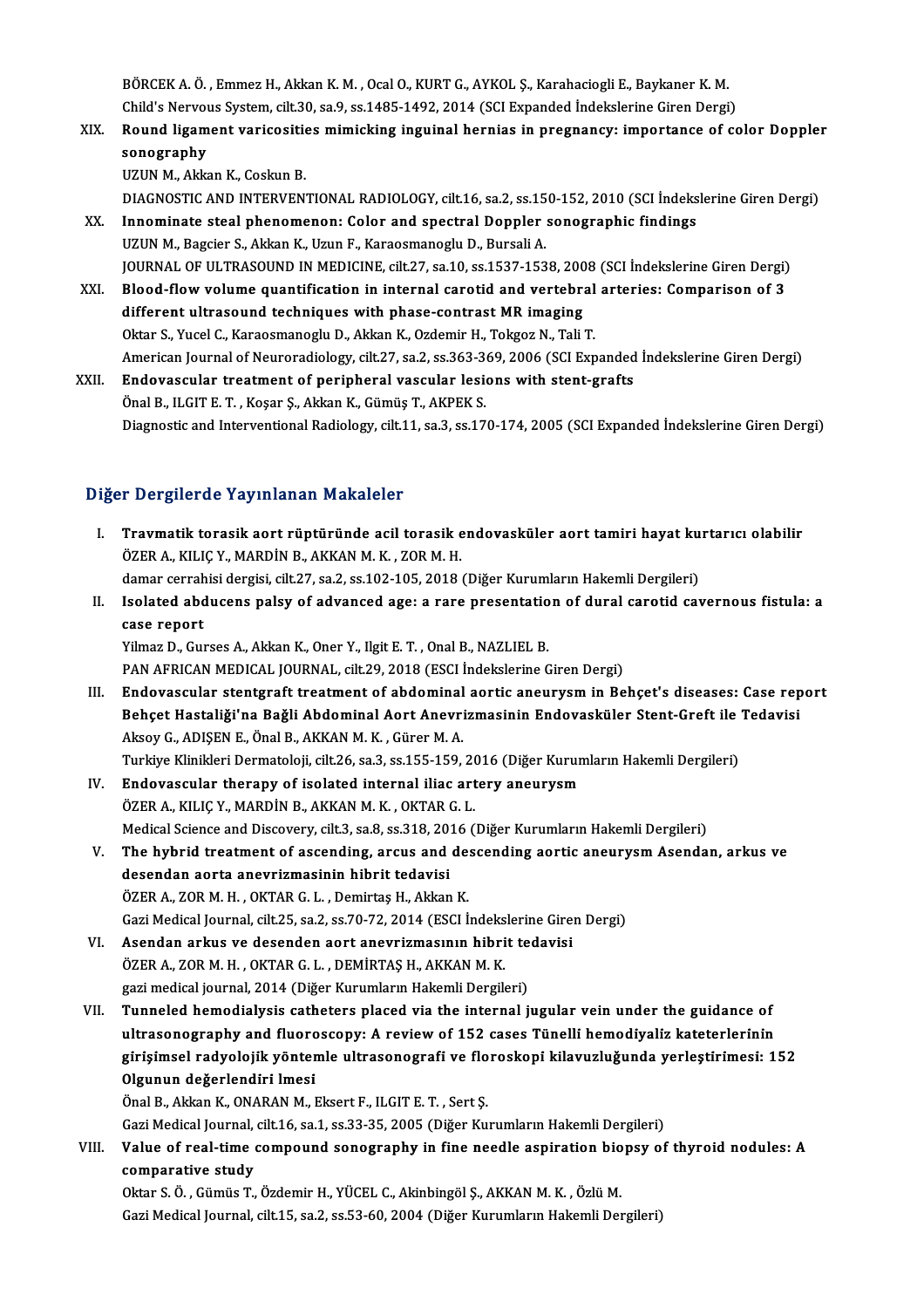IX. Pulmonary alveolar microlithiasis: Radiological findings ÇAPKAND.,ERBAŞG.,USLUM.,ÖZTAŞ Z.,AKKANM.K. ,GÜMÜŞT.,ÖZERŞ. GAZI MEDICAL JOURNAL, cilt.14, sa.4, ss.193-196, 2003 (Diğer Kurumların Hakemli Dergileri)

# uazı medical jooknal, ciit.14, sa.4, ss.193-196, 2003 (Diger Kurumiarın Hakemli<br>Hakemli Kongre / Sempozyum Bildiri Kitaplarında Yer Alan Yayınlar

akemli Kongre / Sempozyum Bildiri Kitaplarında Yer Alan Yayın<br>I. GOLDENHAR SENDROMU İLE İLİŞKİLİ İSKEMİK İNME: OLGU SUNUMU<br>PATUP CAĞLAYAN H.Z. AÇAR A. P. AKKAN M.K. ARSLAN İ. TÜRKSOY E. UÇ SATIT IRONGLO / SOMPOZYTAN SIRAHI INRAPIATINGA TOTINGAT TAYIMLI<br>GOLDENHAR SENDROMU İLE İLİŞKİLİ İSKEMİK İNME: OLGU SUNUMU<br>BATUR ÇAĞLAYAN H. Z. , ACAR A. B. , AKKAN M. K. , ARSLAN İ., TÜRKSOY E., UÇAR M., NAZLIEL B.<br>55 Have GOLDENHAR SENDROMU İLE İLİŞKİLİ İSKEMİK İNM<br>BATUR ÇAĞLAYAN H. Z. , ACAR A. B. , AKKAN M. K. , ARSL<br>55.Ulsual Nöroloji Kongresi, Türkiye, 15 - 21 Kasım 2019<br>Primar AL amilaidarisa bağlı galisan gana iskemik i BATUR ÇAĞLAYAN H. Z., ACAR A. B., AKKAN M. K., ARSLAN İ., TÜRKSOY E., UÇA<br>55.Ulsual Nöroloji Kongresi, Türkiye, 15 - 21 Kasım 2019<br>II. Primer AL amiloidozise bağlı gelişen genç iskemik inme: Olgu Sunumu<br>ACAR A B. PATUR CAĞ 55.Ulsual Nöroloji Kongresi, Türkiye, 15 - 21 Kasım 2019<br>Primer AL amiloidozise bağlı gelişen genç iskemik inme: Olgu Sunumu<br>ACAR A. B. , BATUR ÇAĞLAYAN H. Z. , AKKAN M. K. , KIYAK KEÇELİ Y., CEREN AKGÖR M. H. , NAZLIEL B. Primer AL amiloidozise bağlı gelişen genç iskemik inme: Ol<br>ACAR A. B., BATUR ÇAĞLAYAN H. Z., AKKAN M. K., KIYAK KEÇELİ<br>55.Ulusal Nöroloji Kongresi, Antalya, Türkiye, 15 - 21 Kasım 2019<br>Bersutaneeya resenalization of the es I I. ACAR A. B., BATUR ÇAĞLAYAN H. Z., AKKAN M. K., KIYAK KEÇELİ Y., CEREN AKGÖR M. H., NAZLIEL B.<br>55.Ulusal Nöroloji Kongresi, Antalya, Türkiye, 15 - 21 Kasım 2019<br>III. Percutaneous recanalization of the occluded radial a 55.Ulusal Nöroloji Kongresi, Antalya, Türkiye, 15 - 21 Kasım 2019<br>Percutaneous recanalization of the occluded radial artery aftertran<br>AKKAN M. K. , ŞENDUR H. N. , CİNDİL E., CERİT M. N. , ÖNAL A. B. , ILGIT E. T.<br>CIRSE 201 Percutaneous recanalization of the occluded radial artery aftertransradia<br>AKKAN M. K. , ŞENDUR H. N. , CİNDİL E., CERİT M. N. , ÖNAL A. B. , ILGIT E. T.<br>CIRSE 2019, BARSELONA, İspanya, 07 Eylül 2019 - 11 Ocak 2020, cilt.42 AKKAN M. K. , ŞENDUR H. N. , CİNDİL E., CERİT M. N. , ÖNAL A. B. , ILGIT E. T.<br>CIRSE 2019, BARSELONA, İspanya, 07 Eylül 2019 - 11 Ocak 2020, cilt.42, ss.65-549<br>IV. Endovascular treatment of an iatrogenic common iliac a CIRSE 2019, BARSELONA, İsp<br>Endovascular treatment o<br>iliac branched stent-graft<br>HCITE T. AVYANM V. ÖZ Endovascular treatment of an iatrogenic common iliac artery bifurcat<br>iliac branched stent-graft<br>ILGIT E. T. , AKKAN M. K. , ÖZER A., ÖNAL A. B. , ŞENDUR H. N. , İRİZ E., ERER D.<br>CIBSE 2010, Barsalana İspanya 7, , 11 Erlül iliac branched stent-graft<br>ILGIT E. T. , AKKAN M. K. , ÖZER A., ÖNAL A. B. , SENDUR H. N. , İRİZ E., ERER D. V. EVALUATION OF EARLY AND LATE GALLBLADDER MRI FINDINGS AFTER TRANSARTERIAL<br>CHEMOEMBOLIZATION CIRSE 2019, Barselona, İspanya, 7 - 11 Eylül 2019, cilt.42, ss.389 ERDOĞANN.,UÇARM.,CİNDİL E.,AKKANM.K. ,TOKGÖZN. CHEMOEMBOLIZATION<br>ERDOĞAN N., UÇAR M., CİNDİL E., AKKAN M. K. , TOKGÖZ N.<br>TMRD 24. ULUSLARARASI KATILIMLI BİLİMSEL TOPLANTI, Ankara, Türkiye, 25 - 27 Nisan 2019, ss.9<br>Niaman Bisk Hastalığı Olan Casuk Olsuda Santanan Hanata VI. Nieman Pick Hastalığı Olan Çocuk Olguda Saptanan Hepatopulmoner Sendromve Çocklu TMRD 24. ULUSLARARAS<br>Nieman Pick Hastalığı (<br>Arteriovenöz Fistüller.<br>ONAV 7. B. - BAMASLI CÜL Nieman Pick Hastalığı Olan Çocuk Olguda Saptanan Hepatopulmoner Sendron<br>Arteriovenöz Fistüller.<br>ONAY Z. R., RAMASLI GÜRSOY T., ASLAN A. T. , ŞİŞMANLAR EYÜBOĞLU T., AKKAN M. K.<br>Türk Toraka Derneği 22 Yıllık Kongresi 10, 14 Arteriovenöz Fistüller.<br>ONAY Z. R. , RAMASLI GÜRSOY T., ASLAN A. T. , ŞİŞMANLAR I<br>Türk Toraks Derneği 22. Yıllık Kongresi, 10 - 14 Nisan 2019<br>Fessibility and nonrodusibility of dynamis yoluma neı Türk Toraks Derneği 22. Yıllık Kongresi, 10 - 14 Nisan 2019<br>VII. Peasibility and reproducibility of dynamic volume perfusion computed tomography (DPCT) of foot Türk Toraks Derneği 22. Yıllık Kongresi, 10 - 14 Nisan 2019<br>Feasibility and reproducibility of dynamic volume perfusion computed tomo<br>in response of endovascular treatment of patients with critical limb ischemi<br>Cinniu E. S CİNDİL E., ŞENDUR H. N. , CERİT M. N. , AKKAN M. K. , ILGIT E. T. , ERBAŞ G., ÖNAL A. B. , KILIÇ H. K. , ARAÇ M.<br>EUROPEAN CONGRESS OF RADIOLOGY 2019, 27 Şubat - 03 Mart 2019 in response of endovascular treatment of patients with critical<br>CINDIL E., ŞENDUR H. N. , CERIT M. N. , AKKAN M. K. , ILGIT E. T. , ERBA<br>EUROPEAN CONGRESS OF RADIOLOGY 2019, 27 Şubat - 03 Mart 2019<br>Erkan dönemeertik stant CINDIL E., ŞENDUR H. N. , CERIT M. N. , AKKAN M. K. , ILGIT E. T. , ERBAŞ G., ÖNAL A. B. , KILIÇ H. K. , ARAÇ M<br>EUROPEAN CONGRESS OF RADIOLOGY 2019, 27 Şubat - 03 Mart 2019<br>VIII. Erken dönemaortik stent greftin total tromb EUROPEA<br><mark>Erken dö</mark><br>sunumu<br>70P M H Erken dönemaortik stent greftin total trombozu sonrası başarılı trombektomi ve o<br>sunumu<br>ZOR M. H. , ÖZBAY A., KOÇAK B., YAYLI S., AYDEMİR A. B. , AKKAN M. K. , ERER D., OKTAR G. L.<br>Türk Kalp Damar Carrabisi Darnaği 15 Kans S<mark>unumu</mark><br>ZOR M. H. , ÖZBAY A., KOÇAK B., YAYLI S., AYDEMİR A. B. , AKKAN M.<br>Türk Kalp Damar Cerrahisi Derneği 15. Kongresi, 26 - 29 Ekim 2018<br>COCUKLUKCAĞINDA MASİF HEMOPTİZİ VE PRONSLAL ARTER ZOR M. H. , ÖZBAY A., KOÇAK B., YAYLI S., AYDEMİR A. B. , AKKAN M. K. , ERER D., OKTAR G<br>Türk Kalp Damar Cerrahisi Derneği 15. Kongresi, 26 - 29 Ekim 2018<br>IX. GOCUKLUKÇAĞINDA MASİF HEMOPTİZİ VE BRONŞİAL ARTER EMBOLİZASYONU Türk Kalp Damar Cerrahisi Derneği 15. Kongresi, 26 - 29 Ekim 2018<br>IX. ÇOCUKLUKÇAĞINDA MASİF HEMOPTIZI VE BRONŞIAL ARTER EMBOLIZASYONU<br>ŞİŞMANLAR EYÜBOĞLU T., ASLAN A. T. , AKKAN M. K. , CİNDİL E., ÖNAL A. B. , ÖZCAN B. ÇOCUKLUKÇAĞINDA MASİF HEMOPTİZİ VE BRONŞİAL ARTER EMBOLİZASYONU<br>ŞİŞMANLAR EYÜBOĞLU T., ASLAN A. T. , AKKAN M. K. , CİNDİL E., ÖNAL A. B. , ÖZCAN B.<br>6. ULUSAL ÇOCUK SOLUNUM YOLU HASTALIKLARI VE KİSTİK FİBROSİS KONGRESİ, Kay SİŞMA<br>6. ULL<br>2014<br>PEPİL 6. ULUSAL ÇOCUK SOLUNUM YOLU HASTALIKLARI VE KİSTİK FİBROSİS KONGRESİ, Kayseri, Türkiye, 15 - 18 Ekim<br>2014<br>X. PERİFERAL AVM'xxYİ TAKLİT EDEN KRONİK,TRAVMATİKİ YÜKSEK DEBİLİ FEMORAL ARTERİOVENÖZ<br>EİSTİLI ÜN AQPTİK STENT CREE 2014<br>PERİFERAL AVM'xxYİ TAKLİT EDEN KRONİK,TRAVMATİKİ YÜKSE<br>FİSTÜLÜN AORTİK STENT GREFT İLİAK UZATMASI İLE TEDAVİSİ<br>AKKANM KULUCITE TUÖNALA BUÖZERA TÜRKSAYARO MARDINI X. PERİFERAL AVM'xxYİ TAKLİT EDEN KRONİK,TRAVMATİKİ YÜKSEK DEBİLİ FEMORAL ARTERİOVENÖZ<br>FİSTÜLÜN AORTİK STENT GREFT İLİAK UZATMASI İLE TEDAVİSI<br>AKKAN M. K., ILGIT E. T., ÖNAL A. B., ÖZER A., TÜRKSAYAR O., MARDİN B., KILIÇ P FİSTÜLÜN AORTİK STENT GREFT İLİAK UZATMASI İLE TEDAVİSİ<br>AKKAN M. K. , ILGIT E. T. , ÖNAL A. B. , ÖZER A., TÜRKSAYAR O., MARDİN B., K<br>13. GİRİŞİMSEL RADYOLOJİ YILLIK TOPLANTISI, Türkiye, 22 - 25 Mart 2018<br>PERİEFRAL AVM'YI T AKKAN M. K. , ILGIT E. T. , ÖNAL A. B. , ÖZER A., TÜRKSAYAR O., MARDİN B., KILIÇ P., ŞENDUR H. N.<br>13. GİRİŞİMSEL RADYOLOJİ YILLIK TOPLANTISI, Türkiye, 22 - 25 Mart 2018<br>XI. — PERİFERAL AVM'Yİ TAKLİT EDEN KRONİK, TRAVMATİK, 13. GİRİŞİMSEL RADYOLOJİ YILLIK TOPLANTISI, Türkiye, 22 - 25 Mart 20<br>PERİFERAL AVM'Yİ TAKLİT EDEN KRONİK, TRAVMATİK, YÜKSEK<br>FİSTÜLÜN AORTİK STENT GREFT İLİAK UZATMASI İLE TEDAVİSİ<br>AKKAN M.K., U.CITE T., ÖNAL A.B., ÖZER A. PERİFERAL AVM'Yİ TAKLİT EDEN KRONİK, TRAVMATİK, YÜKSEK DEBİLİ FEMORAL ART<br>FİSTÜLÜN AORTİK STENT GREFT İLİAK UZATMASI İLE TEDAVİSI<br>AKKAN M. K. , ILGIT E. T. , ÖNAL A. B. , ÖZER A., ŞENDUR H. N. , TÜRKSAYAR O., MARDİN B., KI FİSTÜLÜN AORTİK STENT GREFT İLİAK UZATMASI İLE TEDAVİSİ<br>AKKAN M. K. , ILGIT E. T. , ÖNAL A. B. , ÖZER A., ŞENDUR H. N. , TÜRKSAYAR (<br>13. GİRİŞİMSEL RADYOLOJİ YILLIK TOPLANTISI, Türkiye, 22 - 25 Mart 2018<br>Thereneutis euneri AKKAN M. K., ILGIT E. T., ÖNAL A. B., ÖZER A., ŞENDUR H. N., TÜRKSAYAR O., MARDİN B., KILIÇ I<br>13. GİRİŞİMSEL RADYOLOJİ YILLIK TOPLANTISI, Türkiye, 22 - 25 Mart 2018<br>XII. Therapeutic experience in children with congenital p 13. GİRİŞİMSEL RADYOLOJİ YILLIK TOPLANTISI, Türkiye, 22 - 25 Mart 2018<br>Therapeutic experience in children with congenital portosystemic shunt from Turkey.<br>SARI S., HARMAN A., AKKAN M. K. , DALGIÇ A., BOYVAT F., ÖNAL A. B.

The 50th Annual Meeting of The European Society of Paediatric Gastroenterology, Hepatology and Nutrition, 10 -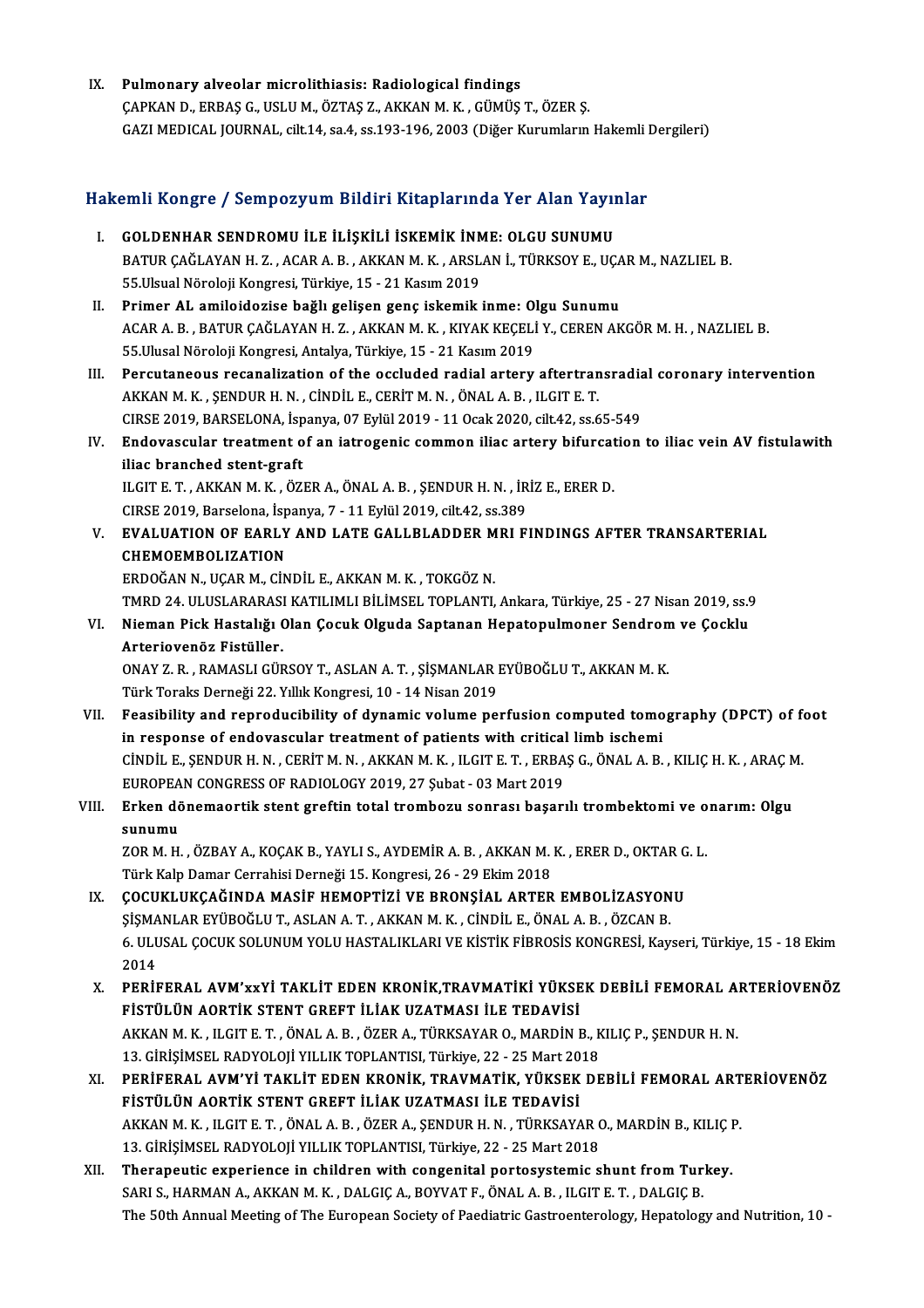13Mayıs2017, cilt.64, ss.706-707

- XI I. İyatrojenik psödoanevrizmaların balon kateter yardımlı nbca uygulaması ile endovasküler tedavisi 13 Mayıs 2017, cilt.64, ss.706-707<br>İyatrojenik psödoanevrizmaların balon kateter yardımlı nbca uygulaması ile endovasküler t<br>YALÇIN A. C. , AKKAN M. K. , ZEYDANLI T., ÖZER A., ILGIT E. T. , ÖNAL A. B. , ASFUROĞLU U., BARUT İyatrojenik psödoanevrizmaların balon kateter yardımlı nbca uy<br>YALÇIN A. C. , AKKAN M. K. , ZEYDANLI T., ÖZER A., ILGIT E. T. , ÖNAL A. E<br>TGRD 12.girişimsel Radyoloji yıllık toplantısı, Türkiye, 10 - 12 Mart 2017<br>Darin ven TGRD 12 girişimsel Radyoloji yıllık toplantısı, Türkiye, 10 - 12 Mart 2017
- XIV. Derin ven trombozunda ultrason ile hızlandırılmış kateter eşliğinde trombolitik tedavi uygulamaları KARTAL H., ERER D., OKTAR G. L., ZOR M. H., AKKAN M. K., ARSLAN M. Türk Kalp ve Damar Cerrahisi Derneği 14. Kongresi, Antalya, Türk Göğüs Kalp Damar Cerrahisi Dergisi (Türk Kalp KARTAL H., ERER D., OKTAR G. L. , ZOR M. H. , AKKAN M. K. , ARSLAN M.<br>Türk Kalp ve Damar Cerrahisi Derneği 14. Kongresi, Antalya, Türk Göğüs Kalp Damar Cerrahisi Dergisi (Türk K<br>ve Damar Cerrahisi Derneği 14. Kongresi 2016 Türk Kalp ve Damar Cerrahisi Derneği 14. Kongresi, Antalya, Türk Göğüs Kalp Damar Cerrahisi Dergisi (Türk Kate<br>1916 - ve Damar Cerrahisi Derneği 14. Kongresi 2016, Suppl 1), Sayfa 187-188 (EP-319). (2016)., 3 - 06 Kasım<br>20 ve Damar Cerrahisi Derneği 14. Kongresi 2016, Suppl 1), Sayfa 187-188 (<br>DERİN VEN TROMBOZUNDA ULTRASON İLE HIZLANDIRILMIŞ KAT<br>TEDAVİ UYGULAMALRI VE SONUÇLARININ DEĞERLENDİRİLMESİ<br>KARTAL HI ERER DI OKTAR GILI ZOR MIHI AKKAN DERİN VEN TROMBOZUNDA ULTRASON İLE HIZLANDIRILMIŞ K.<br>TEDAVİ UYGULAMALRI VE SONUÇLARININ DEĞERLENDİRİLME:<br>KARTAL H., ERER D., OKTAR G. L. , ZOR M. H. , AKKAN M. K. , ARSLAN M.<br>14. TÜPK GÖĞÜS KALP DAMAR GERRAHİSİ KONGRESİ 2. TEDAVİ UYGULAMALRI VE SONUÇLARININ DEĞERLENDİRİLMESİ<br>KARTAL H., ERER D., OKTAR G. L. , ZOR M. H. , AKKAN M. K. , ARSLAN M.<br>14. TÜRK GÖĞÜS KALP DAMAR CERRAHİSİ KONGRESİ, 3 - 06 Kasım 2016 XVI. Endovascular treatment of arterial access site injuries with nBCA 14. TÜRK GÖĞÜS KALP DAMAR CERRAHİSİ KONGRESİ, 3<br>Endovascular treatment of arterial access site inju<br>AKKAN M. K. , ÖZER H., YAZOL M., ILGIT E. T. , ÖNAL A. B.<br>CIBSE 2016, Barsalana İspanya, 14 Evlül 2016 Endovascular treatment of arterial access<br>AKKAN M. K., ÖZER H., YAZOL M., ILGIT E. T., Ö<br>CIRSE 2016, Barselona, İspanya, 14 Eylül 2016<br>The dual laver misre mesh desisn far the AKKAN M. K. , ÖZER H., YAZOL M., ILGIT E. T. , ÖNAL A. B.<br>CIRSE 2016, Barselona, İspanya, 14 Eylül 2016<br>XVII. The dual layer micro mesh design for the stenting of thrombotic or ulcerated carotid artery srenotic<br>logione CIRSE 2016, Barselona, İspanya, 14 l<br>The dual layer micro mesh desig<br>lesionsand periferal aneurysms The dual layer micro mesh design for the stenting of thrombo<br>lesionsand periferal aneurysms<br>AKKAN M. K. , Karaman K., Dökdök A., Ersöz E., ÖNAL A. B. , ILGIT E. T.<br>CIBSE 2016, Barsalana 14 Erlül 2016 lesionsand periferal aneurysms<br>AKKAN M. K., Karaman K., Dökdök A., Ersöz E., ÖNAL A. B., ILGIT E. T.<br>CIRSE 2016, Barselona, 14 Eylül 2016 AKKAN M. K., Karaman K., Dökdök A., Ersöz E., ÖNAL A. B., ILGIT E. 1<br>CIRSE 2016, Barselona, 14 Eylül 2016<br>XVIII. Percutaneous transhepatic cholangioscopic laser lithotripsy<br>AKKAN M. K. ONABAN M. VAZOL M. Valtruk E. SEN İ. AKKAN M. K. , ONARAN M., YAZOL M., Yaltırık E., ŞEN İ., ÖNAL A. B. , ILGIT E. T.<br>CIRSE 2016, Barselona, İspanya, 14 Eylül 2016 Percutaneous transhepatic cholangioscop<br>AKKAN M. K., ONARAN M., YAZOL M., Yaltırık E.<br>CIRSE 2016, Barselona, İspanya, 14 Eylül 2016<br>Endovascular trostment of artarial assess AKKAN M. K., ONARAN M., YAZOL M., Yaltırık E., ŞEN İ., ÖNAL A. B., ILGIT E. T.<br>CIRSE 2016, Barselona, İspanya, 14 Eylül 2016<br>XIX. Endovascular treatment of arterial access site injuries with N-butyl cyanoacrylate embol CIRSE 2016, Barselona, İspanya, 14 Eylül 2016<br>Endovascular treatment of arterial access site inju<br>AKKAN M. K. , ÖZER H., YAZOL M., ILGIT E. T. , ÖNAL A. B.<br>CIRSE 2016, RARSELONA, İspanya, 10, 14 Eylül 2016 Endovascular treatment of arterial access site in<br>AKKAN M. K. , ÖZER H., YAZOL M., ILGIT E. T. , ÖNAL A.<br>CIRSE 2016, BARSELONA, İspanya, 10 - 14 Eylül 2016<br>Persutaneous transbenatis shelangiasraphis les AKKAN M. K., ÖZER H., YAZOL M., ILGIT E. T., ÖNAL A. B.<br>CIRSE 2016, BARSELONA, İspanya, 10 - 14 Eylül 2016<br>XX. Percutaneous transhepatic cholangiographic laser lithotripsy AKKANM.K. ,YAZOLM.,YALTIRIKE.,ŞENİ.,ONARANM.,ÖNALA.B. , ILGITE.T. Percutaneous transhepatic cholangiographic las<br>AKKAN M. K. , YAZOL M., YALTIRIK E., ŞEN İ., ONARAN<br>CIRSE 2016, BARSELONA, İspanya, 10 - 14 Eylül 2016<br>The dual laver misromash design for the stantin XXI. The dual-layer micromesh design for the stenting of thrombotic or ulcerated carotid artery stenotic CIRSE 2016, BARSELONA, İspanya, 10 -<br>The dual-layer micromesh design f<br>lesions and peripheral aneurysms The dual-layer micromesh design for the stenting of thrombotic of<br>lesions and peripheral aneurysms<br>AKKAN M. K. , KARAMAN K., ERSÖZ E., DÖKDÖK A., ILGIT E. T. , ÖNAL A. B.<br>CIBSE 2016, BARSELONA, İspanya 10, 14 Evlül 2016 lesions and peripheral aneurysms<br>AKKAN M. K. , KARAMAN K., ERSÖZ E., DÖKDÖK A., ILG<br>CIRSE 2016, BARSELONA, İspanya, 10 - 14 Eylül 2016<br>Enevanenine indused retroneniteneal bloeding i XXI . AKKAN M. K., KARAMAN K., ERSÖZ E., DÖKDÖK A., ILGIT E. T. , ÖNAL A. B.<br>CIRSE 2016, BARSELONA, İspanya, 10 - 14 Eylül 2016<br>XXII. Enoxaparine induced retroperitoneal bleeding in an adolescent peritoneal dialysis patien CIRSE 2016, BARSELONA, İspanya, 10 - 14 Eylül 2016<br>Enoxaparine induced retroperitoneal bleeding in an adolescent peritoneal dialysis patient<br>ÖZDEMİR Y., GEZGİN YILDIRIM D., AKKAN M. K. , ÖZTUNALI C., ÖNAL A. B. , YENİCESU Enoxapar<br>ÖZDEMİR<br>EZGÜ S. A.<br>VI SEPNWA ÖZDEMİR Y., GEZGİN YILDIRIM D., AKKAN M. K. , ÖZTUNALI C., ÖNAL A. B. , YENİCESU İ., BUYAN N., BAKKALOĞLU<br>EZGÜ S. A.<br>VI SEPNWG Meeting – IPNA Teaching Course, 10 - 12 Haziran 2016 XXIII. Hemoptizi yakınmasıyla tanı alan fasiyal arterivenöz malformasyon VI SEPNWG Meeting – IPNA Teaching Course, 10 - 12 Haziran 2016<br>Hemoptizi yakınmasıyla tanı alan fasiyal arterivenöz malformasyon<br>ŞİŞMANLAR EYÜBOĞLU T., ASLAN A. T. , AKKAN M. K. , USLU S. S. , DAMAR Ç., BOYUNAGA Ö. L.<br>7 Hu Hemoptizi yakınmasıyla tanı alan fasiyal arterivenöz malformasyon<br>ŞİŞMANLAR EYÜBOĞLU T., ASLAN A. T. , AKKAN M. K. , USLU S. S. , DAMAR Ç., BOYUNAGA Ö. L.<br>7. Ulusal Çocuk Solunum Yolu Hastalıkları ve Kistik Fibrozis Kongre SİŞMANLAR EYÜBOĞLU T., ASLAN A. T. , AKKAN M. K. , USLU S. S. , DAMAR Ç., BOYUNAGA<br>7. Ulusal Çocuk Solunum Yolu Hastalıkları ve Kistik Fibrozis Kongresi, Türkiye, 30 Mart - C<br>XXIV. Infra popliteal kronik total oklüzyonlard 7. Ulusal Çocuk Solunum Yolu Hastalıkları ve Kistik Fibrozis Kongresi, Türkiye,<br>infra popliteal kronik total oklüzyonlarda transpedal arteriyel rekana<br>AKKAN M. K. , musayev v., ÖNCÜ F., ÖNAL A. B. , ILGIT E. T. , ÖZER A., infra popliteal kronik total oklüzyonlarda transpedal arteriyel reka<br>AKKAN M. K. , musayev v., ÖNCÜ F., ÖNAL A. B. , ILGIT E. T. , ÖZER A., ZOR M. l<br>11. GİRİŞİMSEL RADYOLOJİ YILLIK TOPLANTISI, Türkiye, 10 - 13 Mart 2016<br>İn AKKAN M. K., musayev v., ÖNCÜ F., ÖNAL A. B., ILGIT E. T., ÖZER A., ZOR M. H.<br>11. GİRİŞİMSEL RADYOLOJİ YILLIK TOPLANTISI, Türkiye, 10 - 13 Mart 2016<br>XXV. İnfrapopliteal kronik total oklüzyonlarda transpedal arteriyel rekan 11. GİRİŞİMSEL RADYOLOJİ YILLIK TOPLANTISI, Türkiye, 10 - 13 Mart 2016 İnfrapopliteal kronik total oklüzyonlarda transpedal arteri:<br>AKKAN M. K. , MUSAYEV V., ÖNCÜ F., ÖNAL A. B. , ILGIT E. T. , ÖZER<br>TGRD 11. YILLIK TOPLANTISI, Antalya, Türkiye, 10 - 13 Mart 2016<br>İnfranopliteal kronik oklüzyon AKKAN M. K., MUSAYEV V., ÖNCÜ F., ÖNAL A. B., ILGIT E. T., ÖZER A., ZOR M. H.<br>TGRD 11. YILLIK TOPLANTISI, Antalya, Türkiye, 10 - 13 Mart 2016<br>XXVI. İnfrapopliteal kronik oklüzyonlarda transpedal arteriyel rekanalizasyon<br>AK TGRD 11. YILLIK TOPLANTISI, Antalya, Türkiye, 10 - 13 Mart 2016<br>İnfrapopliteal kronik oklüzyonlarda transpedal arteriyel re<br>AKKAN M. K. , ERSÖZ E., ILGIT E. T. , ÖNAL A. B. , ÖZER H., YAZOL M.<br>TCPD 11 Türk Gürinmeal Badyol İnfrapopliteal kronik oklüzyonlarda transpedal arteriyel rekanalizasyon<br>AKKAN M. K. , ERSÖZ E., ILGIT E. T. , ÖNAL A. B. , ÖZER H., YAZOL M.<br>TGRD 11.Türk Girişimsel Radyoloji Toplantısı10-13 Mart 2016, Türkiye, 10 Mart 201 AKKAN M. K. , ERSÖZ E., ILGIT E. T. , ÖNAL A. B. , ÖZER H., YAZOL M.<br>TGRD 11.Türk Girişimsel Radyoloji Toplantısı10-13 Mart 2016, Türkiye, 10 Mart 2016<br>XXVII. Double layer micromesh intravasküler stent anevrizmalarda v TGRD 11.Türk Girişimsel Radyoloj<br>Double layer micromesh intra<br>stenotik lezyonlarda kullanımı